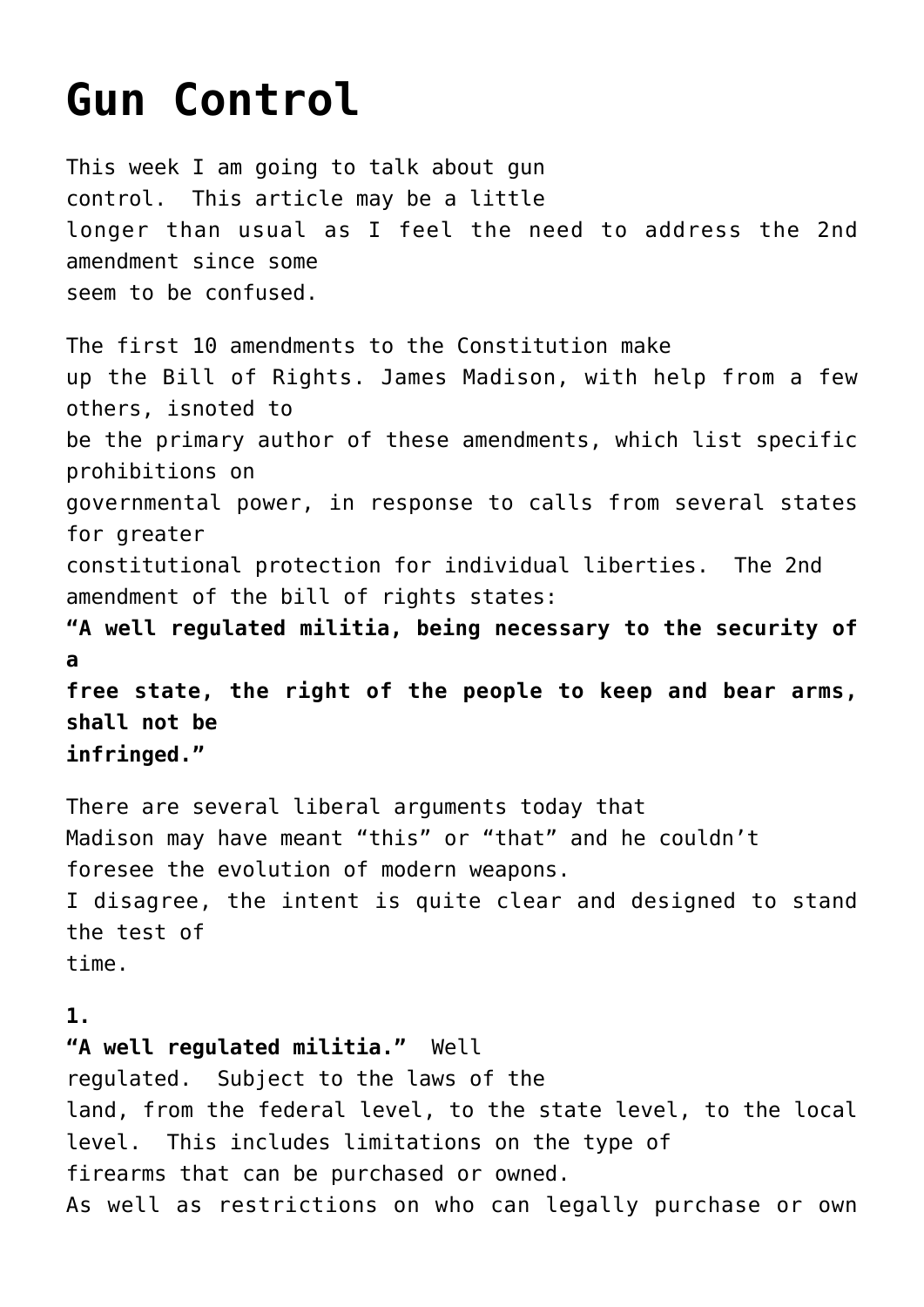them, as in the case of felons, underage, concealed carry, and so on. Well regulated.

## **2.**

**"Necessary to the security of a free state."** Yet again, he chose his words wisely. Can the militia effectively defend the security of the state with slingshots while the oppressor has modern weapons? No. The defense must be prepared to counter the opposing force.

## **3.**

**"The right of the people to keep and bear arms, shall not be infringed."** Shall not be infringed. That's about as clear as it can be made. If still in doubt about the individual's rights, reference *District of Columbia v. Heller, 2008*, where the Supreme Court held that the "Second Amendment protects an individual right to possess a firearm unconnected with service in a militia, and to use that arm for traditionally lawful purposes, such as (**not limited to**) self-defense within the home."

Now, why is gun control, beyond what we already have today, so important to the far-left government? Let's take a look at history. Specifically, let's look beyond what some modern and re-written textbooks are telling us. Beyond what the liberal media and liberal search engines will tell you. The truth is out there.

Let's look at Hitler's ongoing seizure of power. The Nazi Weapons Law of November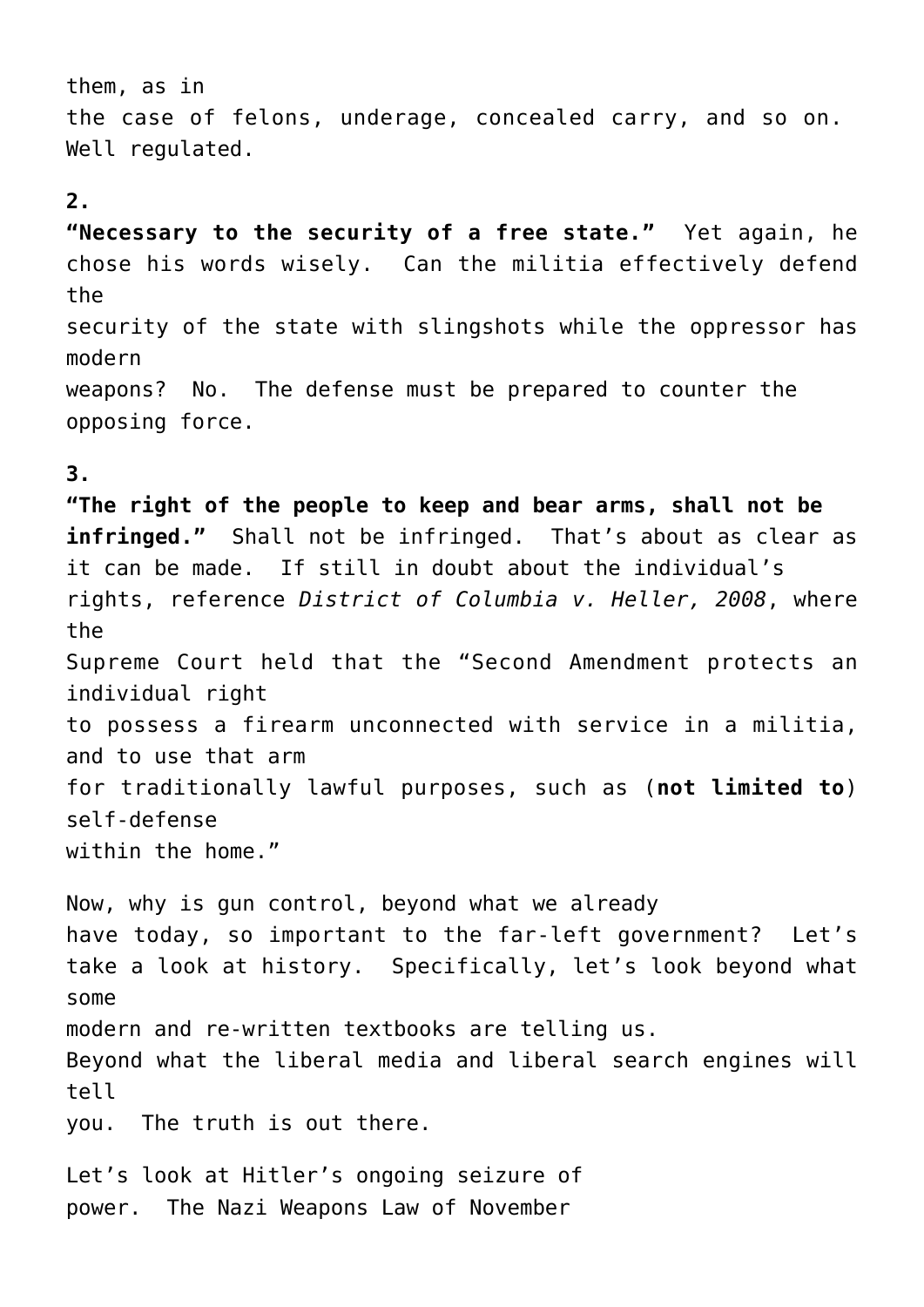11, 1938 prohibited Jews from "acquiring, possessing, and carrying firearms and ammunition, as well as truncheons or stabbing weapons," and ordered them to turn in all guns and ammunition to local police. In addition, this effort was followed up by house to house searches and confiscations of these items. If you were friendly to Hitler's cause you kept your weapons, of course. I don't have to tell most people of the systematic detainment, torture, and deaths of Millions of Jews following the confiscation of their arms. Still not convinced? Let's look at Russia. The Communist government, in early 2018, ordered citizens to register all weapons. Then, in October 2018, this same government ordered citizens to surrender all firearms, ammunition, and sabres. (Easier to get them when you know where they are.) However, those sympathetic to the Communist movement got to keep their weapons, just like the Nazi's. Over the next 30 years, tens of millions of the "political dissenters" were killed. This article is already quite lengthy, there are

other examples of this model (or variations of it) that you can research at your own leisure. When all is said and done gun control is just a a means to an end, to facilitate the seizure of control and eliminate your opposition.

Red flag laws, among some other proposals, are an example of the beginning of this process. Red flag laws as originally propsed allow an anonymous collaborator to call in and your guns get seized, **without due process**. "I